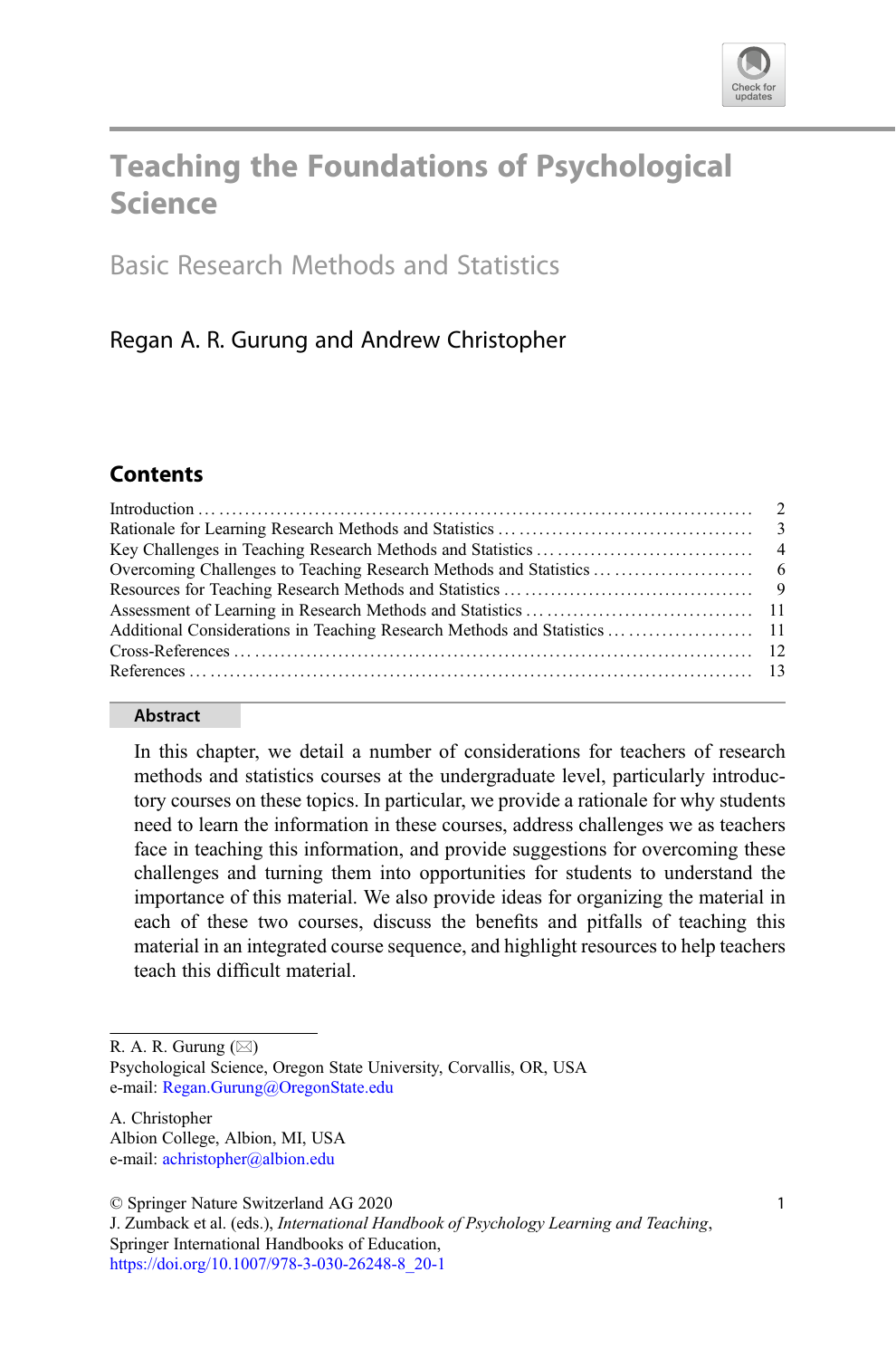#### Keywords

Research methods · Statistics · Undergraduate teaching · Student professional development

## Introduction

There has been a marked increase in global conversations about teaching psychology (Cranney & Dunn, [2011;](#page-12-0) Hanna, [2013\)](#page-13-0). Finding optimal ways to teach students research methods and statistics in particular is a large part of the global conversation in higher education (Allen & Baughman, [2016;](#page-12-0) Roberts, [2016;](#page-14-0) Roberts & Allen, [2012;](#page-14-0) Sümer, [2016\)](#page-14-0). In the United States, the American Psychological Association's (APA) Guidelines for the Undergraduate major (Guidelines 2.0, APA, [2013](#page-12-0)) and the National Standards for High School Psychology (APA, [2012](#page-12-0)) both stress the importance of research design and statistical knowledge and ability and provide useful language for shaping a focus on these two areas. The *Guidelines 2.0* lists "scientific inquiry and critical thinking," as one of the learning goals for an undergraduate psychology degree. Similarly, scientific inquiry is one of seven domains of the Standards for secondary education (APA, [2012\)](#page-12-0). To accomplish this goal of fostering scientific inquiry and critical thinking ability requires, "the development of scientific reasoning and problem solving, including effective research methods," "applying research design principles to drawing conclusions about psychological phenomena," and "designing and executing research plans" (APA, [2013,](#page-12-0) p. 15).

Knowledge of basic research methods and statistical concepts are also foundational elements of the introductory psychology course (Gurung et al. [2016](#page-13-0)) and are featured explicitly in new student learning outcomes for the course developed for global implementation (APA, [2019](#page-12-0)). Consequently, research methods and statistics courses are the bedrock of education in psychological science (Dunn et al. [2010\)](#page-12-0). Both courses hold a prominent position in the undergraduate psychology curriculum in the United States. Nearly every undergraduate psychology program offers introductory-level research methods and statistics courses (Norcross et al., [2016;](#page-14-0) Stoloff et al., [2010](#page-14-0)). Research Methods and Statistics, besides Introductory Psychology, are the most universally required courses of a psychology major in the United States (Friedrich, Childress, & Cheng, [2018\)](#page-13-0) and are an important part of courses worldwide (Roberts, [2016](#page-14-0)).

In this chapter, we outline the rationale for teaching these courses, explore challenges teachers face when teaching this information to most undergraduates, and provide suggestions for turning pedagogical challenges into learning opportunities with undergraduate students. Furthermore, we provide resources for teaching these courses, suggestions on organizing course material, and a discussion of the trend to teach these courses in an integrated sequence. Throughout, we offer key recommendations for teaching and learning the content and skills in both of these interrelated areas, ones that most undergraduate students are anxious about and dreading.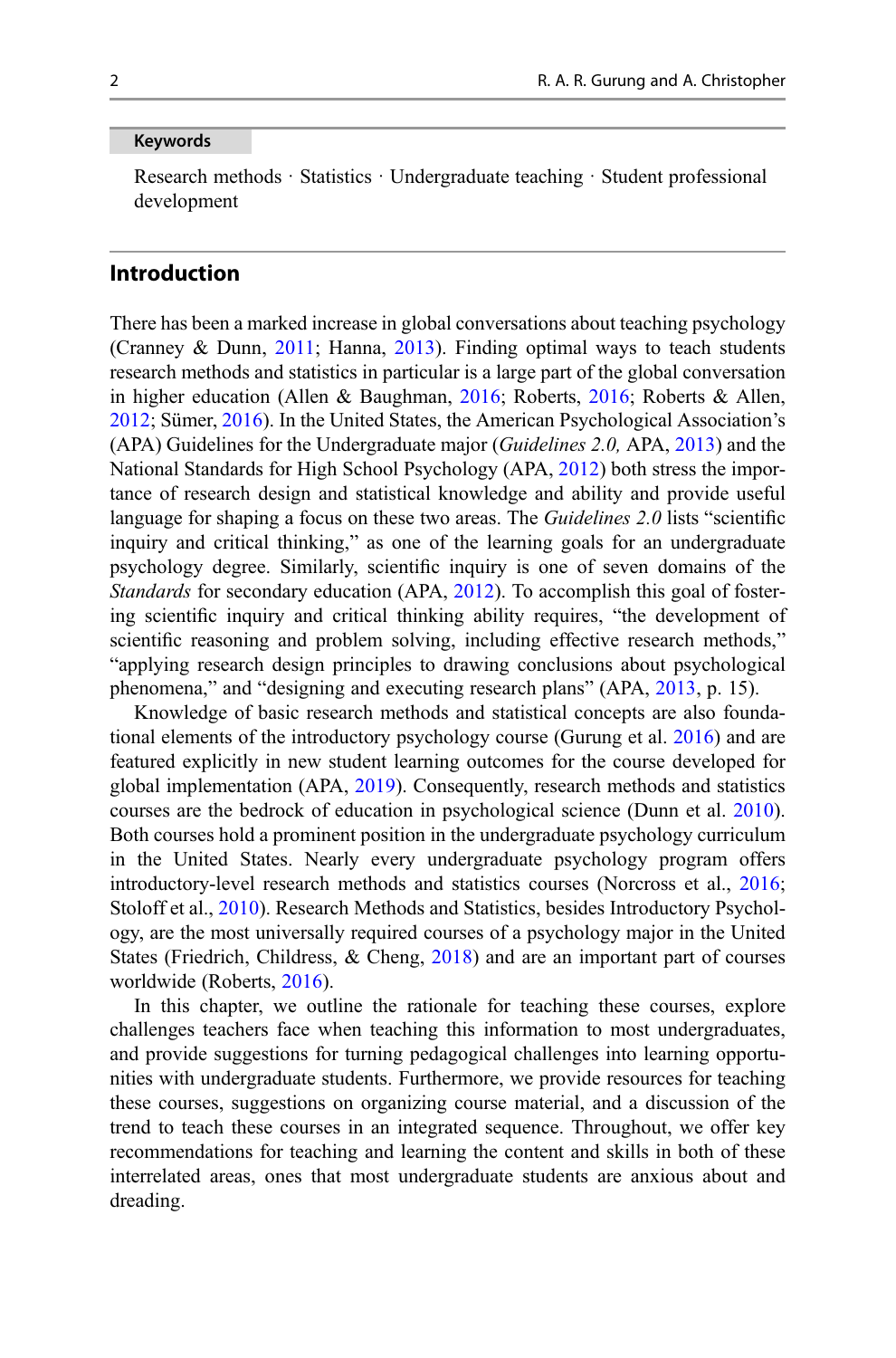#### Rationale for Learning Research Methods and Statistics

One of the most common complaints we hear from our undergraduate psychology majors amounts to "Why do we have to take these boring research methods and statistics classes when there are so many more interesting psychology classes we could be taking?" Of course, as teachers of these subject matters, we often roll our eyes (at least figuratively) when we hear such reactions. Having gone on for advanced study in psychology, we fully understand the importance of these courses. In addition to being foundational for the science of psychology, stronger research training correlates with self-reported research self-efficacy, a greater willingness to engage in additional research, and better critical thinking and analytical skills (Burke & Prieto, [2019](#page-12-0)), attributes that graduate schools seek in new students. However, many of our students may not have the same professional aspirations or be financially able to attend graduate school. Thus, although the rationale for these courses may be clear to us as teachers, we need to convey that importance to our students on their terms. For many students, the rationale for taking any course may boil down to one question: how can taking a course help them get a job? Although we as teachers may cringe at hearing this question, the reality is that our students, particularly traditional-age undergraduates, are dealing with the "How can that help you get a job" question from others (e.g., parents). We need to help them answer it, remembering that we as their teachers already have jobs that we love.

What do faculty members see as the main reasons why students should take Research Methods and Statistics? Faculty in one survey saw the most important reason for the course as developing scientific thinking skills (79%), followed by increasing engagement in the research process (28%), and preparing for higher-level courses (22%) (Ciarocco, Strohmetz, & Lewandowski, [2017](#page-12-0)). Indeed, as mentioned previously, students themselves tend to see these courses as geared toward preparing them for graduate school, regardless of whether they intend to pursue advanced study. Although these courses are certainly relevant to our graduate-school-bound students, we argue that these courses offer wonderful opportunities to help all students develop skills and have experiences that employers (and graduate schools) value (see Gardner, [2007;](#page-13-0) Hart Research Associates, [2015\)](#page-13-0). For instance, Hart Research Associates ([2015\)](#page-13-0) found that the six most important outcomes of an undergraduate education are: (1) the ability to effectively communicate orally; (2) the ability to work effectively with others in teams; (3) the ability to effectively communicate in writing; (4) ethical judgment and decision-making; (5) critical thinking and analytical reasoning skills; and (6) the ability to apply knowledge and skills to real-world settings. As Christopher and Batsell ([2019\)](#page-12-0) detailed, the research methods and statistics courses offer ample opportunities to design assignments that allow students to develop some of these desired outcomes. For example, the fairly traditional project of having students do some combination of designing a study, submitting a research ethics proposal, collecting data, analyzing those data with software, and presenting the data (in a paper and/or poster or platform format) inherently requires students to use many of these skills. Making that fact explicit to students will help them understand the importance of such a project, even if they are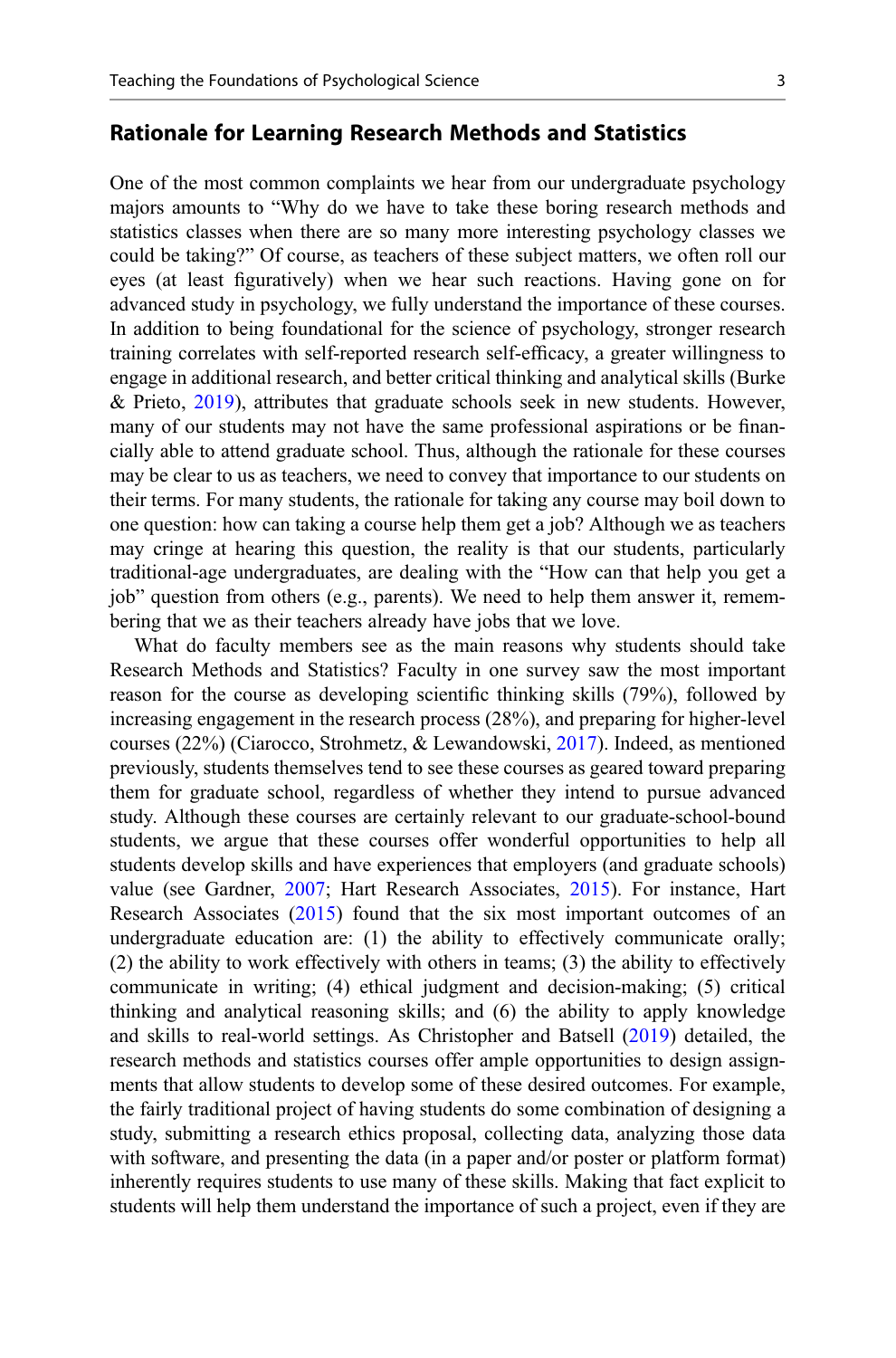not aiming for a research-oriented graduate school program. Even more specific to making skill develop explicit to students, we ask our students to keep a journal that details how they developed these employer-desired skills so that they can draw on them in later endeavors, such as in constructing a resume, answering questions on an interview, or preparing a personal statement for a graduate school application. Every student, regardless of ability or motivational level, is interested in making or finding a job. Tying these courses (and all others) to this ultimate outcome can only serve to heighten students' interest in the material.

In addition to the skills that we can help students develop in these courses, we love teaching research methods and statistics because of the information in these classes. Of course, most of our students are not, at least initially, interested in research. Many of our best research students who go on to research-focused graduate programs found that passion only after enrolling in a research methods and statistics course. We try to start with something that students are actually interested in or at least can relate to before diving into anything technical, especially with statistics (Lawson, Schwiers, Doellmann, Grady, & Keinhofer, [2003\)](#page-13-0). Indeed, likely one reason we as teachers find this information so appealing is because of how widely applicable it is. We need to convey that applicability to all of our students. For instance, one might introduce the topic of one-way analysis of variance (ANOVA) by asking students which wireless service they use. From there, you can ask which service is "the best," leading into a discussion of constructs and operational definitions. Once the class decides on a construct and its operational definition, discussion can lead into how to compare the three (or more) wireless services on that dimension. Typically, in our classes, students choose "customer satisfaction" as the construct of interest, leading into the one-way between-subjects ANOVA. From there, we do a conceptual example of what this analytic technique allows us to learn and the conditions necessary to use it. We then dive into conceptual discussions of the components of this analytic technique, such as between-group variability and within-group variability.

#### Key Challenges in Teaching Research Methods and Statistics

Every course has unique challenges that teachers must help students overcome. For instance, in abnormal psychology courses, teachers must help students overcome potential "medical student syndrome," in which students perceive that they see every psychological illness they read about appearing in themselves or someone they know. But what about the challenges teachers face in in the scholarship of teaching and learning suggests that faculty believe that the most common challenge in teaching these courses involves course design issues. Specific challenges included struggling with the balance between the different types of material, the available time to teach "everything," and making the material engaging. Other challenges involved teaching students how to conduct research, teaching data analysis, and teaching writing (Ciarocco et al., [2017](#page-12-0)). Perhaps one of the most salient challenges to teaching research methods and statistics is the students' perceptions of the course.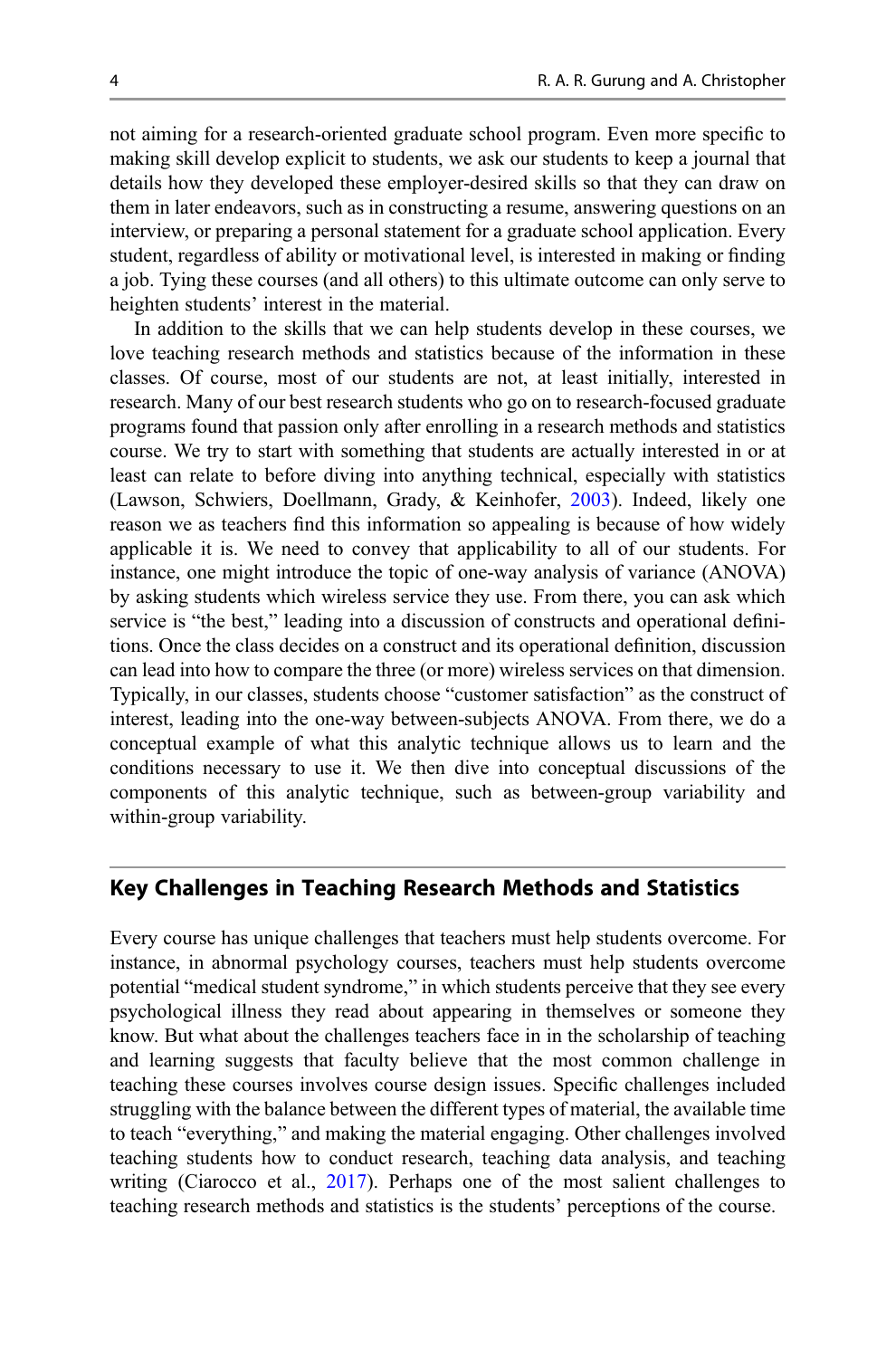Boring/Irrelevant Content. One of our students once told us, "Psychology would be a perfect major if we didn't have to take these two classes" (or something close to that effect). Indeed, some – and perhaps most – psychology students may see research methods and statistics requirements as some sort of conspiracy that prevents them from taking other classes they would rather take. Indeed, these anecdotes are well-supported in empirical work. Research shows most students (75%) are not enthusiastic about taking research methods (Rajecki, Appleby, Williams, Johnson, & Jeschke, [2005\)](#page-14-0), prefer to passively read or hear about research over actively conducting research individually or with a team (Rottinghaus, Gaffey, Borgen, & Ralston, [2006;](#page-14-0) Vittengl et al., [2004\)](#page-14-0), hold negative attitudes towards research methods (Addison et al., [2015](#page-12-0); Murtonen, [2005;](#page-13-0) Sizemore & Lewandowski, [2009](#page-14-0)), and fail to see the future relevance or utility of methods and statistics courses (Ciarocco, Lewandowski, & Van Volkom, [2013;](#page-12-0) Earley, [2014;](#page-13-0) Murtonen, [2015](#page-13-0)).

Research methods and statistics are the "core" tools of scientific psychology that allow researchers to draw conclusions about their work. As teachers, we appreciate this state of affairs. Our students, however, do not have this level of appreciation, and in many cases, have no desire to acquire it. Instead, they see these courses as barriers to what is otherwise a wonderful major! Thus, it is incumbent on us to demonstrate the importance of these courses to our students. For those aiming for graduate school, and particularly research-oriented programs, that is relatively easy to do. It is much more difficult to elucidate the importance of statistical knowledge to students who are taking the class because it is required in what is an otherwise interesting major.

Teacher-Student Enthusiasm Gap. A related challenge in teaching research methods and statistics courses is that students and instructors may not perceive the information in the same way. Strohmetz, Ciarocco, and Lewandowski [\(2018](#page-14-0)) reported students see learning to think scientifically and learning to do research as equally important, whereas their instructors place a higher value on learning to think scientifically. Students also saw these courses as preparation for graduate school more than as opportunities to cultivate employable skills. Whereas students worried about writing problems and learning how to design/conduct their own study, instructors were more likely to list student problems (e.g., lack of motivation and inability to engage in higher order thinking), as the most challenging aspects of the course. Students saw learning how to engage in research as a less important goal than their instructors did.

Given this enthusiasm gap, it is not entirely surprising that exposure to research methods and statistics courses can solidify attitudes that were already negative. After taking these courses, some students report seeing statistics and research knowledge as less useful (Sizemore  $&$  Lewandowski, [2009\)](#page-14-0) and having less interest in scientific activities (Manning, Zachar, Ray, & LoBello, [2006\)](#page-13-0).

Inherently Difficult and Abstract Content. Of course, in any given psychology course, there are some topics that students find particularly difficult, but in research methods and stats courses, the list of difficult topics seems much, much longer. Indeed, many of these topics serve as "potholes" or impediments to learning (Stoa,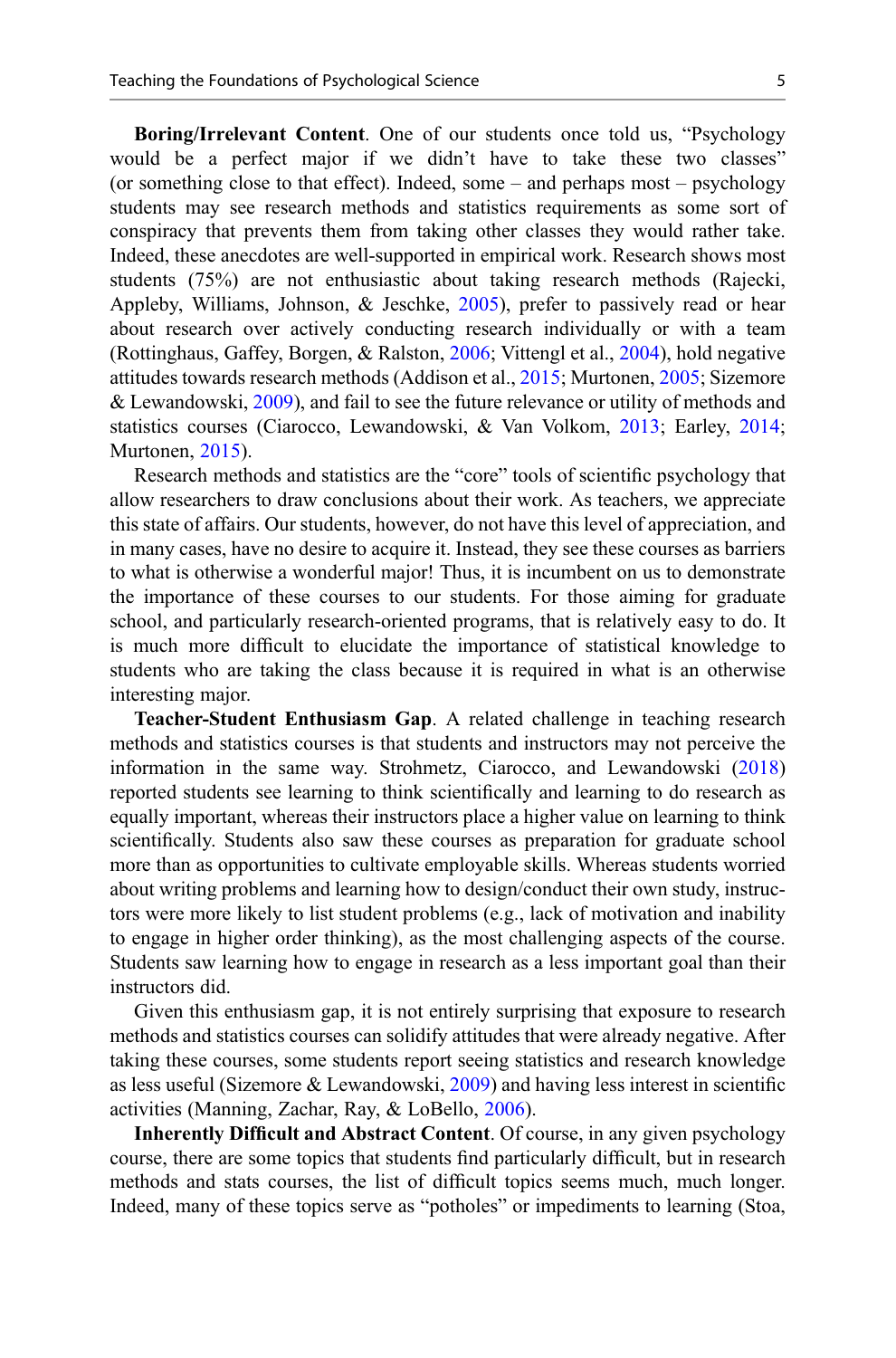Chu, & Gurung, [in press\)](#page-14-0). In a recent attempt to uncover potholes and repave the street in the United States, Stoa and colleagues asked undergraduate students to identify their challenges in research methods and statistics. The students could list up to five concepts that they found challenging, and then were asked to rate the difficulty of 63 research methods concepts (e.g., confound, effect size) derived from past research (Gurung  $&$  Landrum, [2013](#page-13-0)). The topics most often mentioned as challenging included types of validity (21%), quasi-experiments (5.8%), general knowledge of statistics (4.8%), and operational definition (4%).

A principle components analysis of difficulty ratings of the 63 concepts revealed five underlying factors: (a) Factor 1: items related to Samples and Variables (e.g., random assignment and confounds), (b) Factor 2: items related to *Ethics and Theory* Data Cycle (e.g., debriefing and informed consent), (c) Factor 3: items related to Threats to Internal Validity (e.g., attrition and demand characteristics), (d) Factor 4: items related to Design Confounds (e.g., systematic variability and third-variable problem), and (e) Factor 5: items related to Scale Measurements (e.g., Cronbach's alpha, and correlation coefficient). Do students in different educational systems across the globe find the same factors difficult? Research to answer this question is currently underway.

# Overcoming Challenges to Teaching Research Methods and Statistics

Instructors have tried differing ways to address the challenges we have listed here, ranging from changing course design, to directly addressing how research methods and statistics classes are viewed by students.

Make the Course Applicable to Life. One of the biggest barriers is changing how students view the course. The good news is research methods and statistics are perhaps the classes in which we teach the most practical information in the major. The content is not only vital to our students' academic and professional development as discussed previously, but it is inherently interesting as well! We need to do a better job of highlighting the pragmatic value of the courses, and we can use the interesting content. Teachers can and should incorporate into these courses many "everyday" experiences that utilize core information about psychological science.

When teaching research methods, we suggest aiming to provide students with skills they can use in daily life and in the workforce, even if your course is aimed mainly at those bound for graduate school. Whereas most courses on the surface seem to be designed as preparation for graduate school (Lewandowski, Ciarocco, & Strohmetz, [2017](#page-13-0)), only a small portion of students will go on to graduate school. Consequently, start the course with many illustrations of how research design and analysis can be used in daily life can build student motivation for the course. For instance, to refer to a previous "real life" example from the one-way betweensubjects ANOVA of phone service customer satisfaction, a research methods teacher could illustrate a variety of methodological designs. For instance, one could use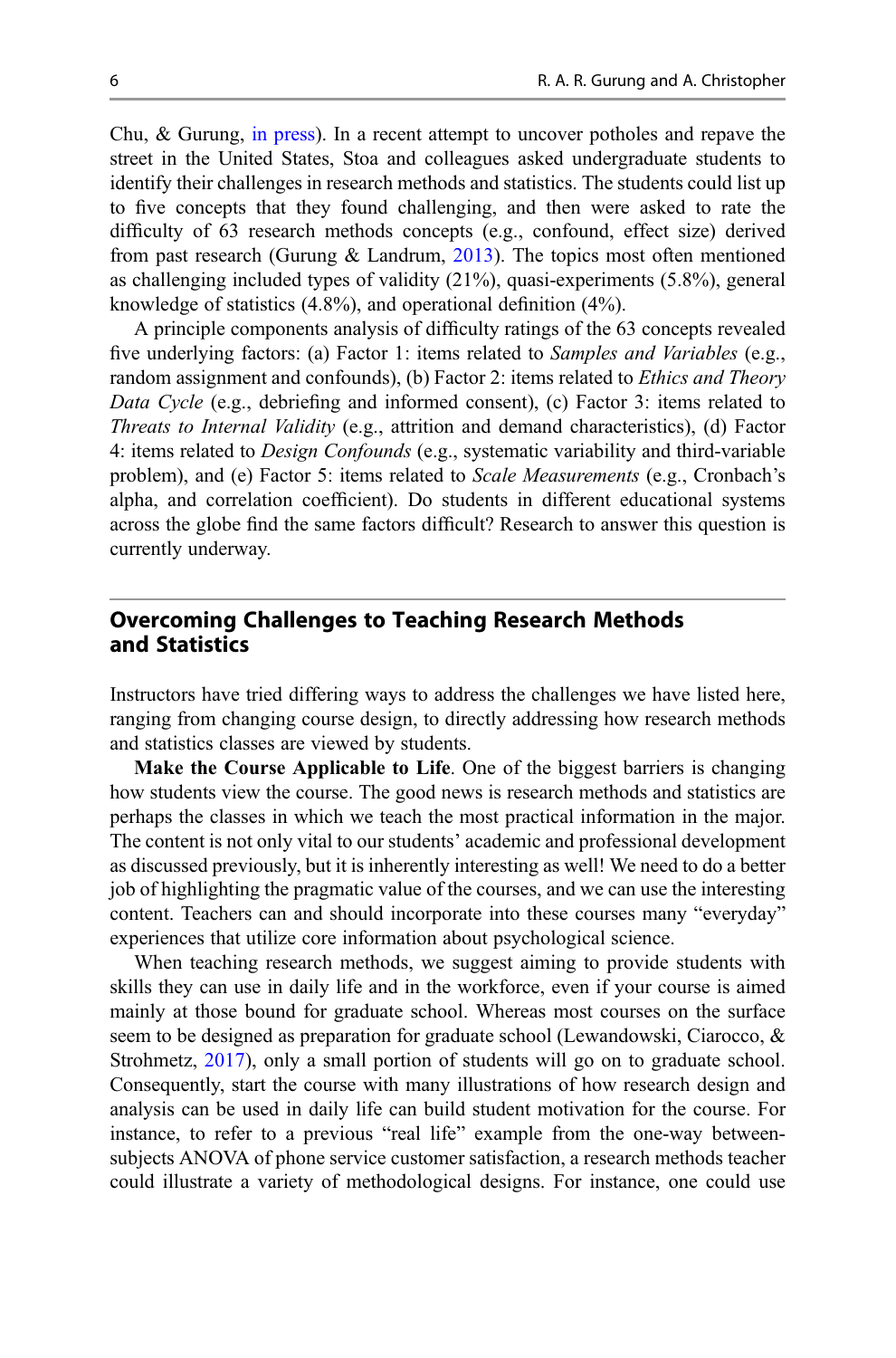survey research to gather customer ratings of different restaurants and compare value and meal quality. In fact, although we have not done so ourselves, teachers could have students construct such a survey themselves, using principles of good survey construction (Berk, [2009](#page-12-0)). Doing so not only teaches them basic methodological information, but it provides a great chance to do a "real world" project.

One significant way to change how the course is perceived is to include many opportunities for students to interact with the material in an active way with the guidance of the instructor. One study tested the efficacy of a multifaceted approach that included both active learning and a form of scaffolding in which the instructor provided a temporary structure to guide the student towards learning (Ciarocco et al., [2013\)](#page-12-0). Students do better in the presence of the knowledge expert (the instructor) than if they were learning independently. As the student learns the new skills, the instructor slowly removes the guidance and structures. For example, students first read a published psychological study and wrote an in-class summary. The instructor provided scaffolding by discussing the article with the class and asking specific questions about the procedure and analyses, and giving feedback on the students' critiques. The instructor then did an in-class demonstration of the same research design as featured in the paper the students read, and where the students served as participants. Students then discussed the study results and design in small groups, finally writing up their results. US students exposed to this approach showed improved ability to write in accordance with APA style, higher perceived utility of research and statistics, more positive attitudes toward statistics, and higher perceived skills/abilities in statistics.

Other possible solutions to alleviate students' negative attitudes about these courses include arranging for students to collect their own data rather than have data handed to them. Students who actively design and conduct research as part of their methods course report more interest in doing research, feel more prepared to conduct their own research, and have more favorable impressions of the course overall (Roberts & Allen, [2012,](#page-14-0) [2013](#page-14-0)). One note of warning, there is evidence that even when students collect their own data, if they do so in an online course they score significantly lower on measures of quantitative mastery of statistical concepts than students who collect data in a face-to-face class (Goode et al., [2018](#page-13-0)).

Pay Attention to Course Design. A major consideration in teaching research methods in particular is whether the course will stress experimental methodology or balance that material with coverage of correlational and descriptive designs. Given the extent to which most workplaces utilize survey data collection, it may be prudent to train students in descriptive data collection methodologies, as this skill can be built on in the discussion of correlational and experimental designs. If the course is designed to prepare students for a wide array of careers, you may want to build in a discussion of qualitative methods and quasi-experimental methods, a common need identified by instructors (Gurung  $\&$  Stoa, [2020\)](#page-13-0). Again, doing so increases the perceived value of the course by demonstrating its real-life utility.

A related consideration in course planning is the order in which to present information. If you will be using a textbook, you will likely find that most books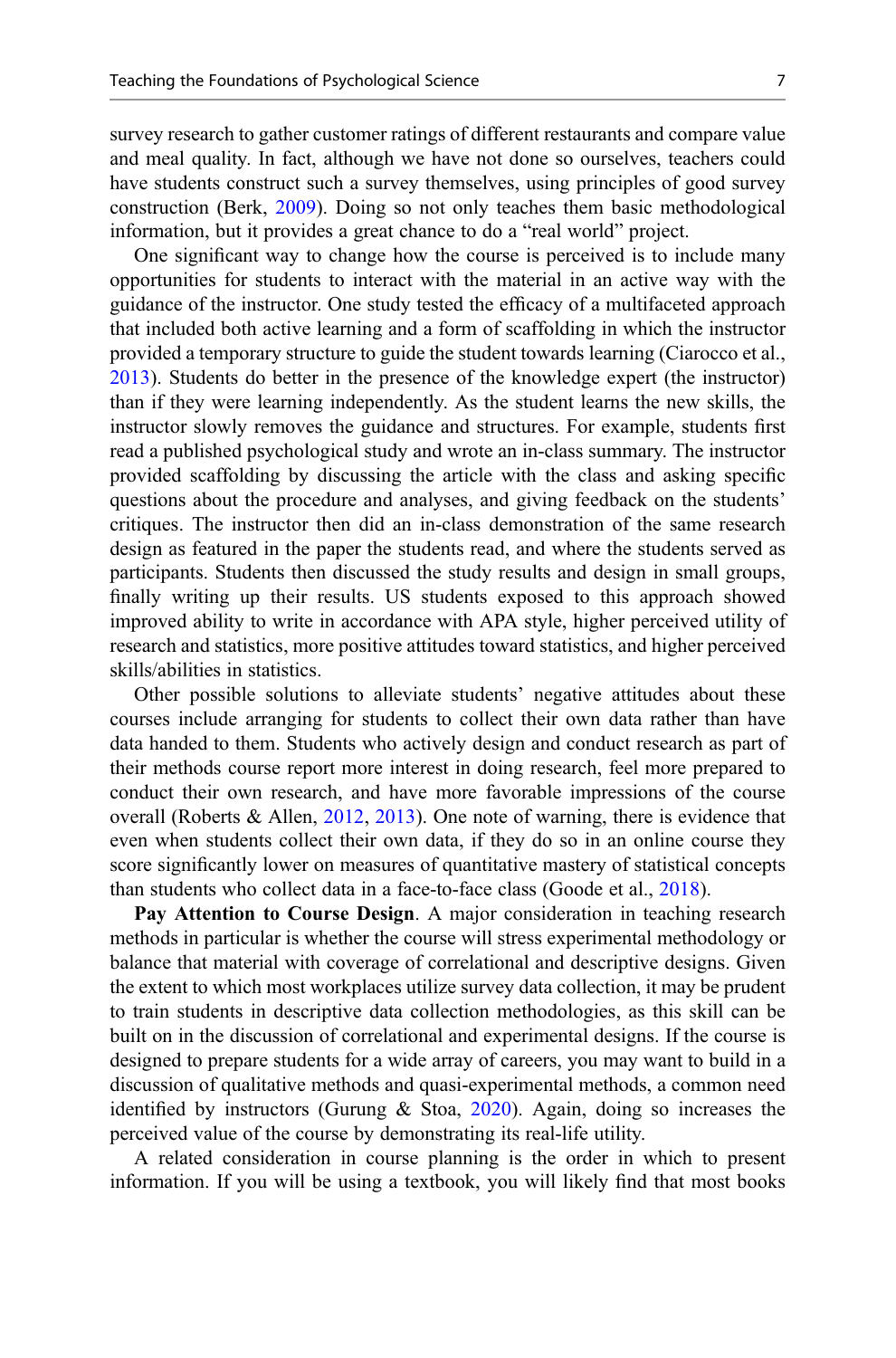start with nonexperimental methods and progress through experimental designs. Therefore, it makes sense to organize the course in this order. However, we have found that students often have trouble understanding the limitations of various nonexperimental work without understanding the insights that experimental designs allow. Therefore, it might be a good idea to first introduce students to the basic two-group experiment, with a manipulated independent variable and random assignment to conditions, then address nonexperimental designs, including their strengths and weaknesses in relation to experiments. We know of no research that suggests incremental benefits of this topic organization, but we have found it useful.

Course organization is particularly important for statistics classes as well. Most statistics courses start with descriptive statistics, then present material on probability, hypothesis testing, and specific inferential techniques. Indeed, it would seem difficult for students to understand the latter areas without a foundation in the former. Within the realm of inferential statistics, however, there are a number of organizational options, depending on your teaching goals. You might want to link particular inferential statistics to the research designs with which they are typically associated. For instance, you could cover statistics such as correlations, univariate and perhaps multivariate regression, and nonparametric techniques such as chi-square in relation to analyzing data from nonexperimental research, and covers statistics such as one-way analysis of variance in relation to analyzing data from experimental research. One significant advantage of organizing the discussion of inferential techniques in this manner is that it allows students to see the connection between research methods and the statistical techniques needed to analyze the results of those methods. This organizational structure is especially easy to implement if you are teaching in a department in which research methods and statistics courses are combined or presented in a fixed sequence (see Christopher, Walter, Horton, & Marek, [2007,](#page-12-0) and our discussion to follow).

Another organizational decision involves whether and how to address "betweensubjects" analyses vs. "repeated-measures" analyses. For example, one could cover the independent samples t test followed immediately by the paired samples t tests. This organization makes intuitive sense, as both analyses deal with comparing two means. However, it is equally sensible to follow the independent samples t test with the one-way between-subjects analysis of variance, as both analyses involve between-subject designs. We do not know of any empirical work that has assessed the relative effectiveness of these two approaches.

There are still other ways of organizing your presentation of inferential statistics tools. One of these is to start with the simplest ones. For most students, these would be the independent samples t test or possibly the Pearson correlation coefficient. You could start with the Pearson correlation, then extend that discussion into univariate (and perhaps multivariate) regression. You could next present the independent samples t test, followed by other mean-comparison tools as noted previously. Here again, we know of no empirical evidence that evaluates the effects of this plan on student learning.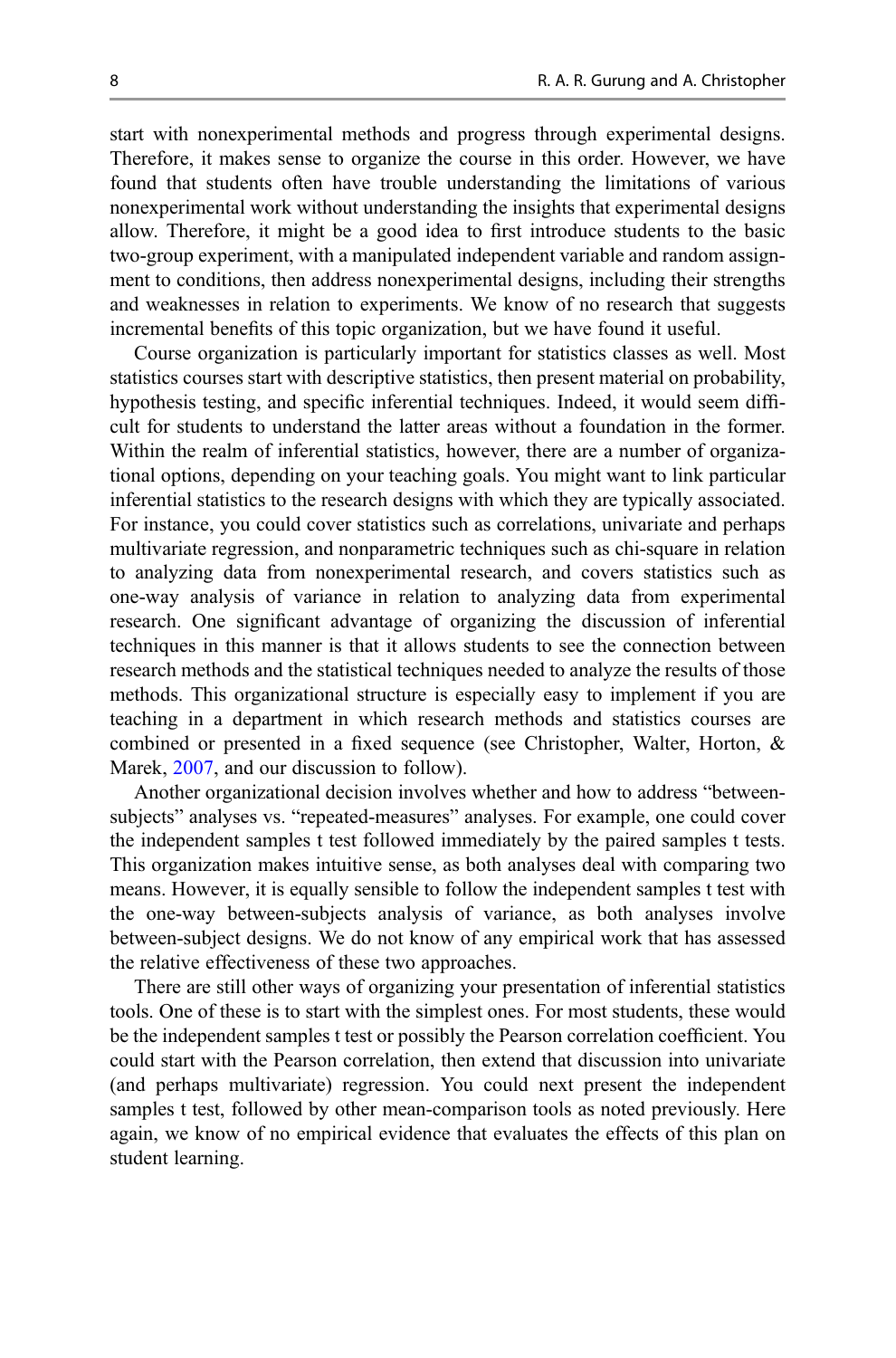#### Resources for Teaching Research Methods and Statistics

No matter how you chose to organize your course in research methods or statistics, we urge you to take advantage of the vast array of resources available to help you teach it well. Included in this array is a dense network of supportive colleagues who are eager to share their experiences and pedagogical ideas through listservs, blogs, and other social media such as twitter and Facebook. Here, we highlight only a few of the many books, websites, and other resources available to you.

An excellent starting source of ideas for both research methods and statistics is Activities for Teaching Statistics and Research Methods (Stowell & Addison, [2017\)](#page-14-0). This compendium of 26 activities comes from a variety of teachers and includes, for example, having students repeatedly toss a pair of dice to create a frequency distribution table and bar graph (McEntarffer  $& Vita, 2017$  $& Vita, 2017$ ). We have found that this activity helps students to understand and appreciate the importance of large sample sizes by comparing the bar graph that results from 15 rolls of the dice compared with 75 rolls. The book includes another remarkably simple demonstration in which students draw slips of paper out of a container. It serves as the foundation for a useful discussion of sampling distributions and central limit theorem, two topics that, because of their hypothetical nature, tend to be among the most difficult for students to understand. These and other activities in this compendium can be used and/or adapted easily for classroom presentations or laboratory experiences.

Still other resources are to be found in the form of journals devoted to the scholarship of teaching and learning in psychology, especially Teaching of Psychology (<http://teachpsych.org/top/index.php>), the Scholarship of Teaching and Learning in Psychology, [\(https://www.apa.org/pubs/journals/stl/](https://www.apa.org/pubs/journals/stl/)), Psychology Teaching and Learning (PLAT) ([https://uk.sagepub.com/en-gb/eur/journal/psychology-learn](https://uk.sagepub.com/en-gb/eur/journal/psychology-learning-teaching) [ing-teaching](https://uk.sagepub.com/en-gb/eur/journal/psychology-learning-teaching)). Each of these journals tends to publish a relatively large number of articles about teaching research methods and statistics material. For instance, in just one recent issue of PLAT, there were articles about managing statistics anxiety among undergraduates and student attitudes toward research. Indeed, it is the rare issue of these outlets that does not include information useful to teachers of these two classes.

Consider also the journal Teaching Statistics ([https://onlinelibrary.wiley.com/](https://onlinelibrary.wiley.com/journal/14679639) [journal/14679639](https://onlinelibrary.wiley.com/journal/14679639)) which, though not aimed specifically at teachers in psychology, provides a wide variety of ideas and activities for statistics teachers in any discipline. For instance, one recent issue contained a wonderful activity, using data about lead levels in the water supply in Flint, Michigan, USA, to illustrate descriptive statistics and the potentially life-altering effects they can reveal. The scholarly society associated with this journal, the Teaching Statistics Trust, also provides free resources to statistics teachers ([http://teachingstatisticstrust.org.uk/\)](http://teachingstatisticstrust.org.uk/).

In addition to scholarly journals, there are also conferences devote specifically to the teaching of psychology, and typically, there are numerous presentations on the teaching of research methods and statistics at these meetings. There are three such conferences in particular that we enjoy. First, there is the National Institute on the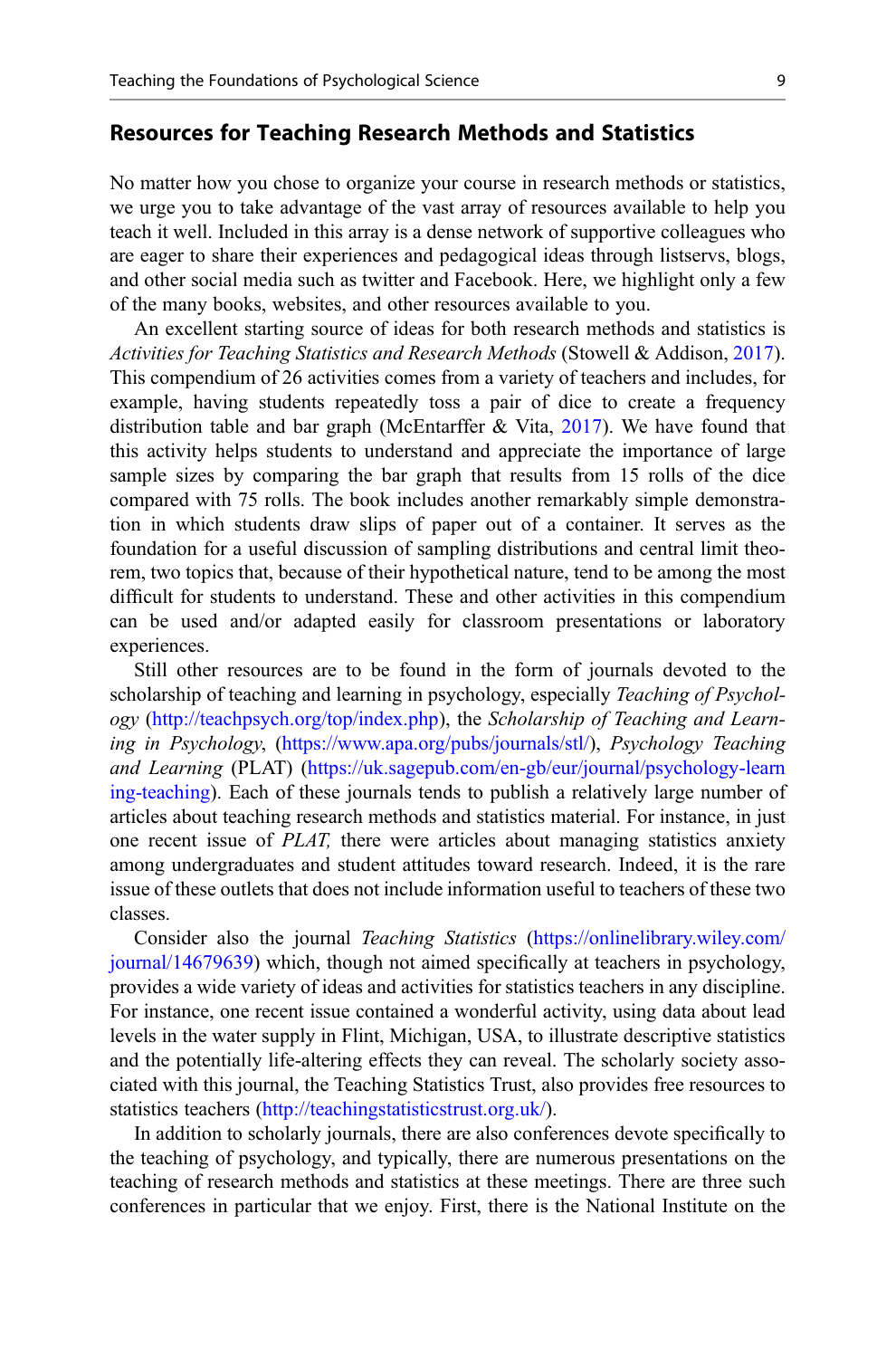Teaching of Psychology (NIToP: <https://nitop.org/>), which is held during the first week of January each year in St. Petersburg Beach, Florida USA. This conference provides 3.5 days of opportunities to learn about teaching in all areas of psychology, including platform presentations, poster sessions, idea exchanges, and numerous planned opportunities for informal interactions with other conference attendees who share similar teaching interests and responsibilities. Second, there is the Annual Conference on Teaching of Psychology (ACT: [https://teachpsych.org/conferences/](https://teachpsych.org/conferences/act.php) [act.php\)](https://teachpsych.org/conferences/act.php), which is held each October in a different location in the United States. Typically, two full days, this meeting offers many opportunities similar to those offered at NIToP. Finally, the Association for Psychological Science holds a Teaching Institute as part of its annual convention, which is typically held in the USA or Canada during the last weekend each May [\(https://www.psychologicalscience.org/](https://www.psychologicalscience.org/conventions/annual/teachinginstitute) [conventions/annual/teachinginstitute\)](https://www.psychologicalscience.org/conventions/annual/teachinginstitute).

If you want to incorporate standard academic research into your methods and statistics classes, we suggest using primary sources on topics that tend to be of strong interest to students. A list of examples from clinical psychology is especially appropriate for use in research methods and statistics courses (Sizemore & Lewandowski, [2011\)](#page-14-0). If you are interested in incorporating interdisciplinary issues into your courses, Christopher, Marek, and Benigno [\(2003](#page-12-0)) provided numerous examples, albeit somewhat dated now, of methodological and statistical exemplars from economic psychology.

We have found in both courses that the more we design assignments that are applicable to students' lives, the more likely it is that students will be motivated to learn the material. For example, on the first day of a research methods course, consider asking students answer a simple question such as: Is happiness relate to sleep? Ask each student to list how happy they are on a 10-point scale and to write down how much sleep they got the previous night. Open a statistical program such as SPSS or, for free easy-to-use software, JAMOVI, and enter all the data. Then calculate a correlation to answer the question. In one fell swoop, you have modeled the research process, namely, asking a question, collecting data, and analyzing it. This simple exercise can make the research process real while simultaneously demystifying statistics, software, and research design. It also provides the jumping off point for discussing shortcomings (e.g., why correlation does not establish causation) and proposing fixes (i.e., through designing an experiment). In short, take advantage of any and all activities and assignments that help demonstrate the importance of using statistics in ways that are relevant to the students' lives and to understanding psychological research.

Finally, using the previously discussed research on potholes and challenges, instructors should plan on covering the "hard" stuff together in class, in a low-stakes fashion. What are the concepts that your students find most problematic? Developing extra examples and applications for the most difficult concepts and allocating time in class for students to work together on assessing their comfort and knowledge of such concepts is critical. Explicitly signaling concepts proven to be difficult in advance may make students more likely and comfortable to ask for help when they have problems with the material.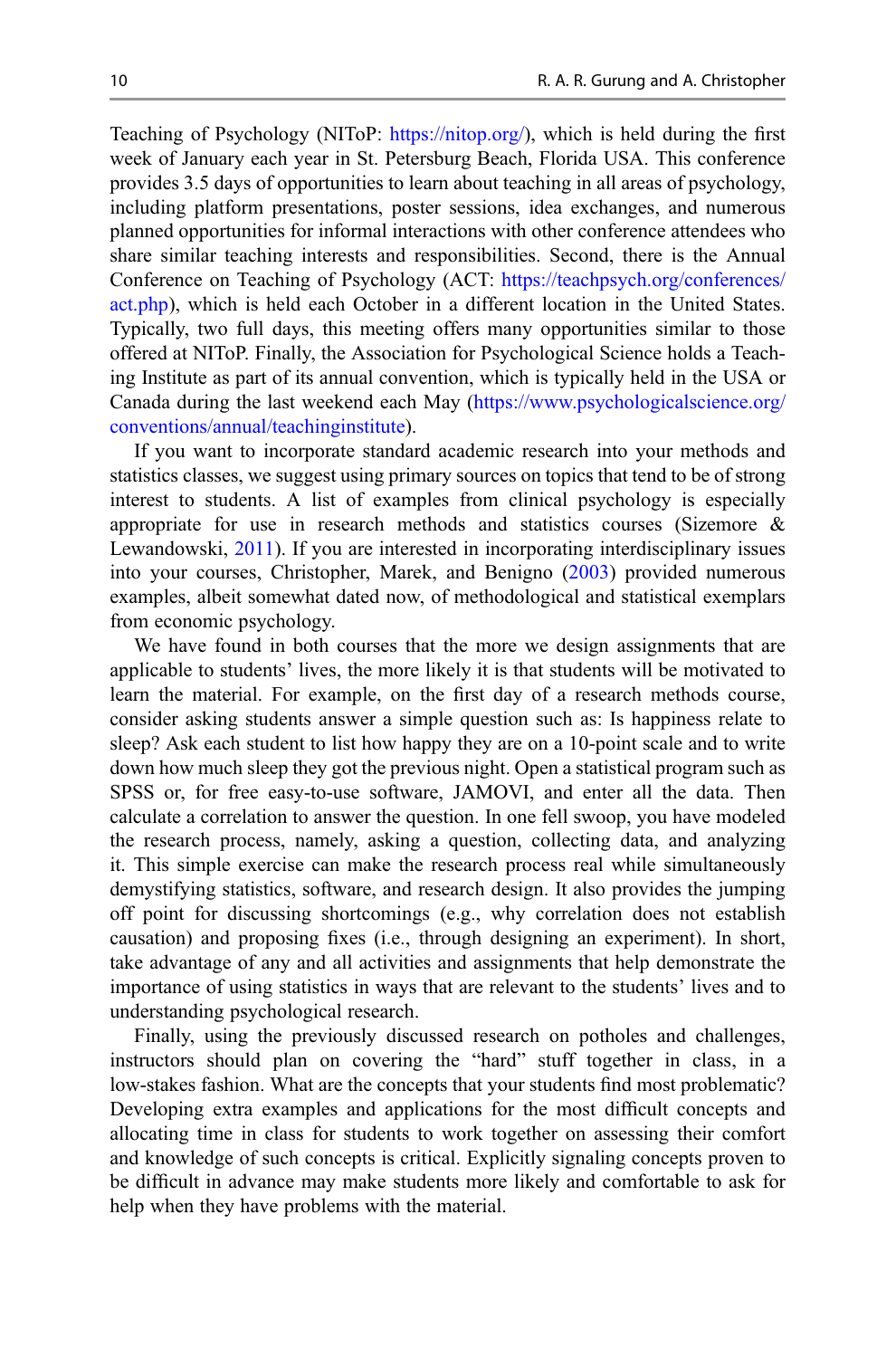#### Assessment of Learning in Research Methods and Statistics

Evaluation of the outcomes of research methods and statistics courses typically involves assessment of either student attitudes towards the material or their knowledge of that material. One measure of the former consists of a 30-item scale whose six subscales assess students' attitudes toward research, attitudes toward statistics, perceived utility of research, perceived utility of statistics, perceived ability in research, and perceived ability in statistics (Sizemore & Lewandowski, [2009](#page-14-0)). The scale includes items such as, "Reading articles about research in psychology is something that I enjoy" and "The concepts learned in a research class will be helpful to me in the future." Another scale (Allen & Baughman, [2016\)](#page-12-0) measures students' confidence in seven different research methods skills, including, for example, their ability to "correctly identify the independent and dependent variables in an experiment," or to "run and interpret an independent samples t-test using SPSS."

Students' knowledge of research methods content can be measured in a number of ways, including total scores on the Psychological Research Methods Survey (Amsel, Allen, & Bauer [2014\)](#page-12-0), a 10-item multiple-choice test about psychological research methods. One item, for example, reads as follows: "The part of an experiment that the experimenter deliberately manipulates is the: (a) hypothesis; (b) control group; (c) dependent variable; (d) independent variable." There is also a 20-item Psychological Research Inventory of Concepts (Veilleux & Chapman, [2017\)](#page-14-0). It was developed using Item Response Theory, such that the multiple-choice items were derived from longer vignettes and validated on a diverse sample of students and Amazon Mechanical Turk workers.

# Additional Considerations in Teaching Research Methods and Statistics

We once heard a colleague say that she had not really changed her research methods and statistics classes much during the past 20 years. On the surface, it may be true that a lot of the material that was important in these courses decades ago is still important today. However, the students enter higher education for a wide variety of reasons. Might these diverse goals affect what and how these courses will be taught in the future? We think so.

What Is Taught? There are five main factors that instructors in the USA believe are most important when teaching research methods and statistics: Basic Knowledge, Design, Skills, Statistics, and Other topics (Gurung & Stoa, [2020](#page-13-0)). In statistics classes, topics related to null hypothesis testing to be among the most essential (e.g., Giesbrecht, Sell, Scialfa, Sandals, & Ehlers, [1997](#page-13-0)). In fact, instructors of undergraduate statistics courses rated "statistical significance," "significance level," and "hypothesis testing" as among the seven most important terms (out of 374 examined) students needed to understand (Landrum, [2005\)](#page-13-0). There was no mention of what are now called the "new statistics," such as effect sizes, confidence intervals, or metaanalytic techniques. Although these two particular studies are now relatively dated,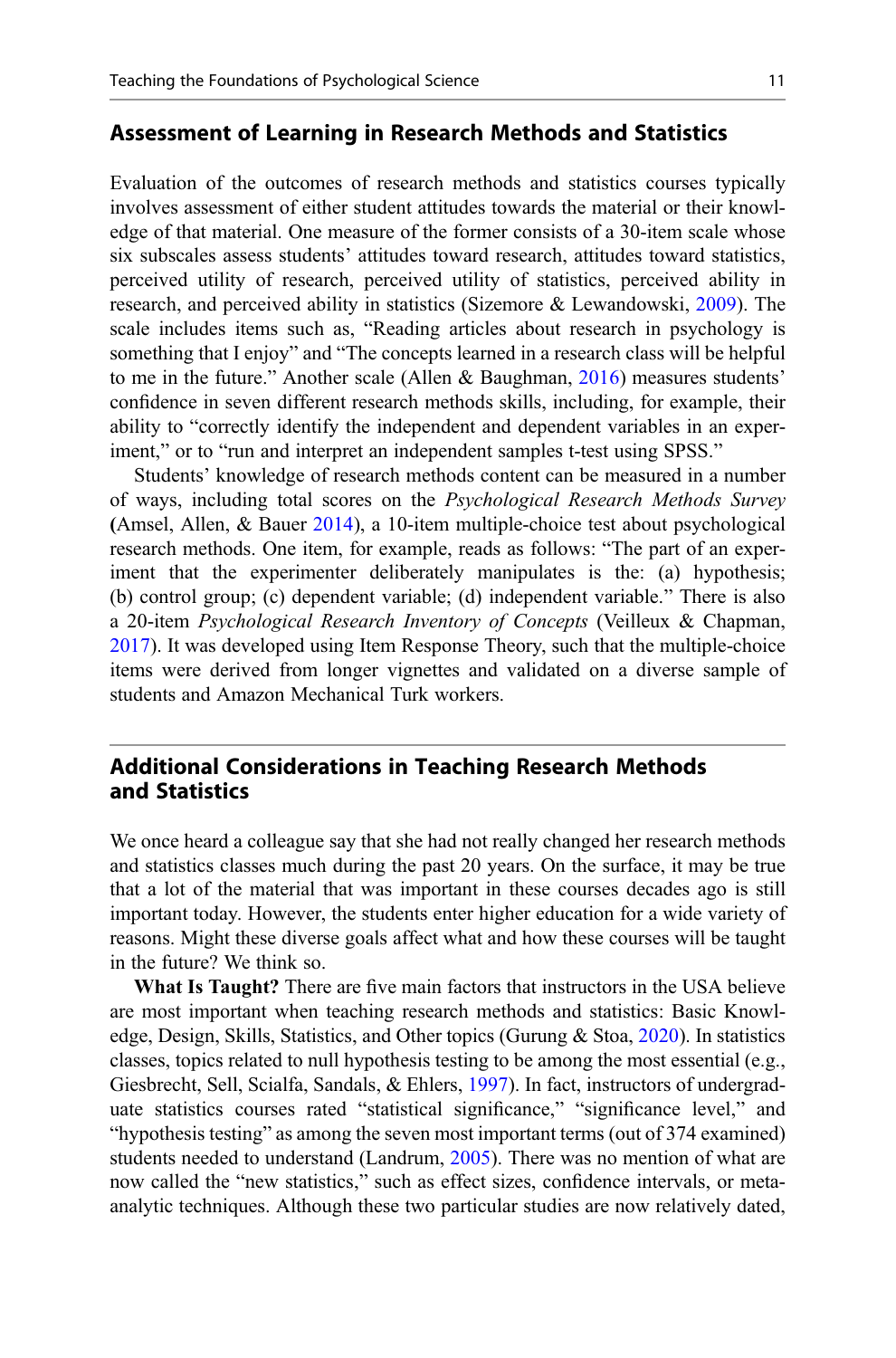they do point to the need for statistics teachers to rethink precisely what information undergraduates need to know about this subject matter, particularly at an introductory level.

As noted previously, discussions of hypothesis testing are still the norm in undergraduate statistics classes (Friedrich et al., [2018](#page-13-0)), despite calls to abandon hypothesis testing results in favor of reporting other statistics, such as effect sizes and confidence intervals (e.g., Cummings, [2014\)](#page-12-0). Though effect sizes are now commonly reported in the results sections of psychology journal articles, the reporting of "new statistics" feels to us to be inconsistent not only across journals but sometimes even within the same journal. Indeed, hypothesis testing remains a staple, so teachers of research methods and statistics are more or less obligated to continue emphasizing both, lest students not understand what they are reading in those journals.

How Is it Taught? A recent survey of undergraduate psychology programs in the United States (Friedrich et al., [2018\)](#page-13-0) found that large majorities of departments require statistics courses (80% of general schools, and 79% of top-ranked schools) and/or research methods courses (85% of general schools, and 65% of top-ranked schools). In the subset of 83/385 departments requiring both research methods and statistics, most  $(71\%)$  required that statistics be taken first;  $11\%$  required that research methods be taken first. A little less than a third of the departments required an integrated research methods and statistics course (28% of general schools, and 24% of top-ranked schools).

Because there are many reasons to integrate research methods and statistics, we think combined courses are likely to become more common than they are now. Integrated courses provide a context for students to learn statistics, enhance the transfer of learning from one course to the other, and illustrate how science actually works (Christopher et al., [2007\)](#page-12-0). In the life of most academics, research methods and statistics go hand-in-hand, and it is actually quite difficult to separate them. Furthermore, whereas many of the textbooks available to the instructor are dedicated exclusively to research methods or statistics, there is a growing number of books that integrate both topics.

Knowledge of research methods and statistics form the core foundation of the discipline of psychology. Having a basic understanding of both these areas can make for a psychological literate global citizen. Both classes have their challenges as outlined previously; however, the effort to teach them well can pay off with a better functioning citizenry. Our solutions do not cover all bases, and there is work to be done. We trust the resources and opportunities suggested will also stimulate significant reflection and potentially a range of systematic, intentional modifications to teaching research methods and statistics.

## Cross-References

- ▶ [Qualitative Methodology](http://link.springer.com/search?facet-eisbn=978-3-030-26248-8&facet-content-type=ReferenceWorkEntry&query=Qualitative Methodology)
- ▶ [Research Methods](http://link.springer.com/search?facet-eisbn=978-3-030-26248-8&facet-content-type=ReferenceWorkEntry&query=Research Methods)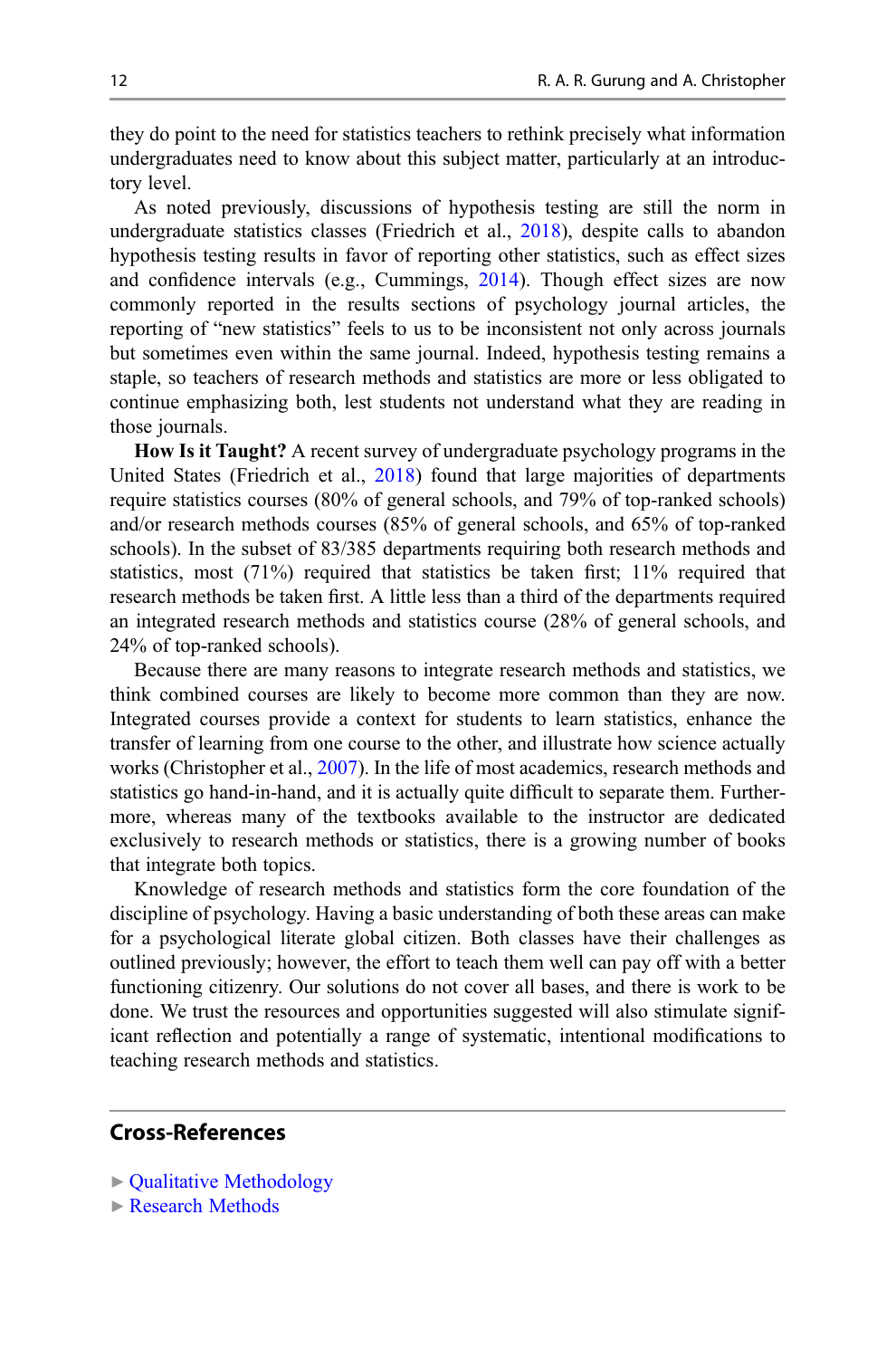## <span id="page-12-0"></span>References

- Addison, W. E., Stowell, J. R., Reab, M. D. (2015). Attributes of introductory psychology and statistics teachers: Findings from comments on RateMyProfessors.com. Scholarship of Teaching and Learning in Psychology, 1, 229–234. [https://doi.org/10.1037/stl0000034.](https://doi.org/10.1037/stl0000034)
- Allen, P. J., & Baughman, F. D. (2016). Active learning in research methods classes is associated with higher knowledge and confidence, though not evaluations or satisfaction. *Frontiers in* Psychology, 7, Article 279. <https://doi.org/10.3389/fpsyg.2016.00279>.
- American Psychological Association (APA). (2012). Guidelines for preparing high school psychology teachers: Course-based and standards-based approaches. Retrieved from [https://www.apa.](https://www.apa.org/education/k12/teaching-guidelines.pdf) [org/education/k12/teaching-guidelines.pdf](https://www.apa.org/education/k12/teaching-guidelines.pdf)
- American Psychological Association (APA). (2013). APA guidelines for the undergraduate psychology major: Version 2.0. Retrieved from [http://www.apa.org/ed/precollege/undergrad/index.](http://www.apa.org/ed/precollege/undergrad/index.aspx) [aspx](http://www.apa.org/ed/precollege/undergrad/index.aspx)
- American Psychological Association (APA). (2019). The APA introductory psychology initiative: Envisioning the future: Charting new directions for introductory psychology. Retrieved from <https://www.apa.org/ed/precollege/undergrad/introductory-psychology-initiative>
- Amsel, E., Allen, L., & Bauer, R. (2014, August). Psychological literacy: Its nature, acquisition, and application. Presented at the 6th international conference on psychology education, Flagstaff.
- Berk, R. A. (2009). Using the 360-degree multisource feedback model to evaluate teaching and professionalism. Medical Teacher, 31, 1073–1080.
- Burke, K. S., & Prieto, L. R. (2019). High-quality research training environments and undergraduate psychology students. Scholarship of Teaching and Learning in Psychology, 5(3), 223-235. [https://doi.org/10.1037/stl0000156.](https://doi.org/10.1037/stl0000156)
- Christopher, A. N., & Batsell, W. R., Jr. (2019). Mentoring students in professional development. In R. Harnish (Ed.), What I wish my mentor had told me (pp. 87-102). Retrieved from: [https://](https://teachpsych.org/resources/Documents/ebooks/mentortoldme.pdf) [teachpsych.org/resources/Documents/ebooks/mentortoldme.pdf.](https://teachpsych.org/resources/Documents/ebooks/mentortoldme.pdf) Society for the Teaching of Psychology.
- Christopher, A. N., Marek, P., & Benigno, J. (2003). Economic psychology: Its connections with research-oriented courses. Teaching of Psychology, 30(3), 209–215. [https://doi.org/10.1207/](https://doi.org/10.1207/S15328023TOP3003_02) [S15328023TOP3003\\_02.](https://doi.org/10.1207/S15328023TOP3003_02)
- Christopher, A. N., Walter, M. I., Horton, R. S., & Marek, P. (2007). Benefits and detriments of teaching an integrated research methods and statistics course. In D. S. Dunn, R. A. Smith, & B. Beins (Eds.), Best practices in the teaching of statistics and research methods in the behavioral sciences (pp. 215–232). Mahwah, NJ: Lawrence Erlbaum.
- Ciarocco, N. J., Lewandowski, G. W., & Van Volkom, M. (2013). The impact of a multifaceted approach to teaching research methods on students attitudes. Teaching of Psychology,  $40(1)$ , 20– 23. [https://doi.org/10.1177/0098628312465859.](https://doi.org/10.1177/0098628312465859)
- Ciarocco, N. J., Strohmetz, D. B., & Lewandowski, G. W., Jr. (2017). What's the point? Faculty perceptions of research methods courses. Scholarship of Teaching and Learning in Psychology, 3(2), 116–131. [https://doi.org/10.1037/stl0000085.](https://doi.org/10.1037/stl0000085)
- Cranney, J., & Dunn, D. S. (Eds.). (2011). Educating the psychologically literate citizen: Global perspectives. New York, NY: Oxford University Press. [https://doi.org/10.1093/acprof:oso/](https://doi.org/10.1093/acprof:oso/9780199794942.001.0001) [9780199794942.001.0001.](https://doi.org/10.1093/acprof:oso/9780199794942.001.0001)
- Cummings, G. (2014). The new statistics: Why and how. Psychological Science, 25, 7–29. [https://](https://doi.org/10.1177/0956797613504966) [doi.org/10.1177/0956797613504966](https://doi.org/10.1177/0956797613504966).
- Dunn, D. S., Brewer, C. L., Cautin, R. L., Gurung, R. A. R., Keith, K. D., McGregor, L. N., ... Voigt, M. J. (2010). The undergraduate psychology curriculum: Call for a core. In D. F. Halpern (Ed.), Undergraduate education in psychology: A blueprint for the future of the discipline; undergraduate education in psychology: A blueprint for the future of the discipline (pp. 47–61, Chap xvi, 227 p) Washington, DC: American Psychological Association. [https://doi.org/](https://doi.org/10.1037/12063-003) [10.1037/12063-003](https://doi.org/10.1037/12063-003).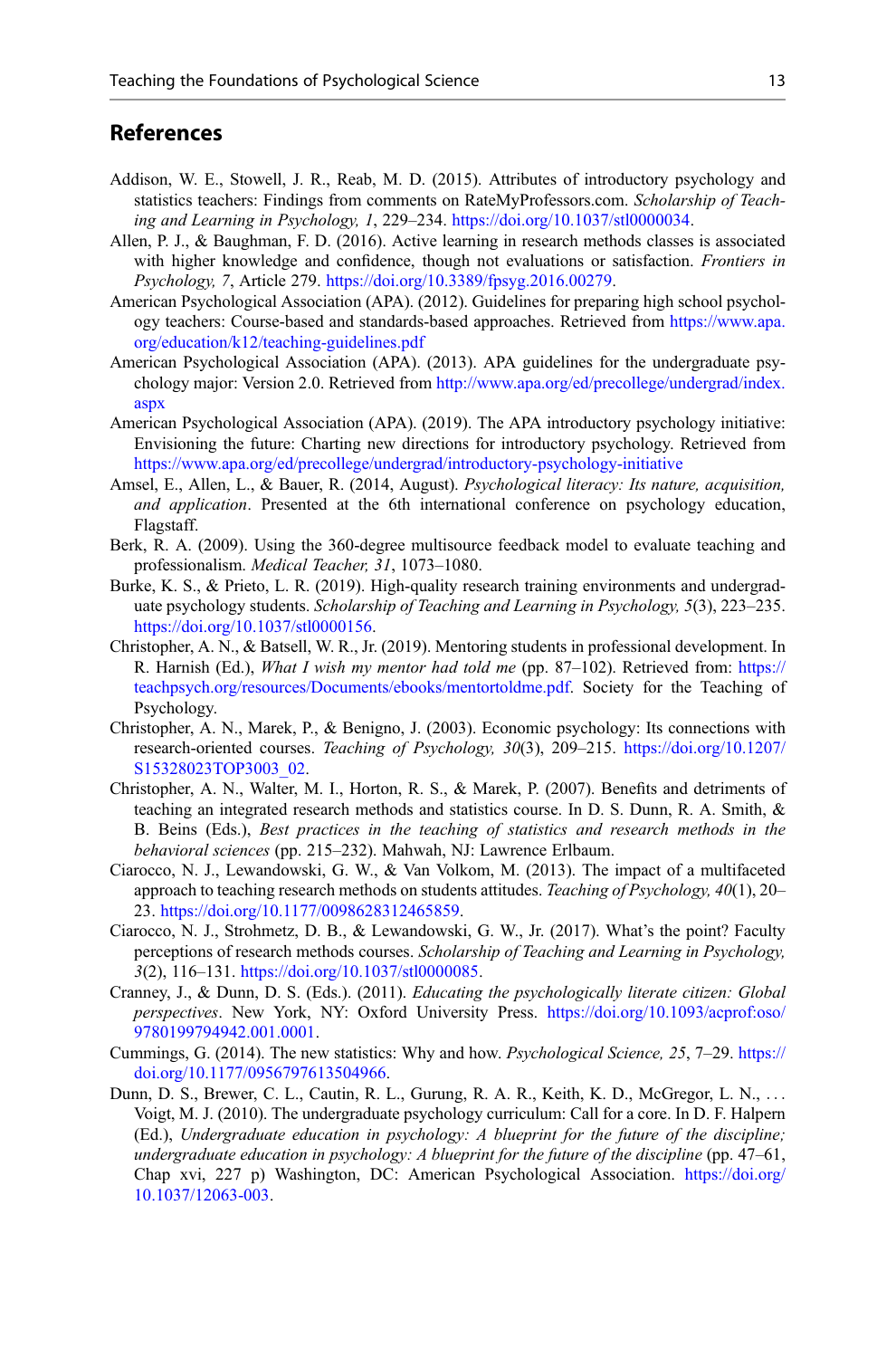- <span id="page-13-0"></span>Earley, M. A. (2014). A synthesis of the literature on research methods education. Teaching in Higher Education, 19, 242–253. [https://doi.org/10.1080/13562517.2013.860105.](https://doi.org/10.1080/13562517.2013.860105)
- Friedrich, J., Childress, J., & Cheng, D. (2018). Replicating a national survey on statistical training in undergraduate psychology programs: Are there 'new statistics' in the new millennium? Teaching of Psychology, 45, 312–323.
- Gardner, P. (2007). Moving up or moving out of the company? Factors that influence the promoting or firing of new college hires (CERI research brief 1-2007). East Lansing, MI: Michigan State University, Collegiate Employment Research Institute. Retrieved from [http://ceri.msu.edu/pub](http://ceri.msu.edu/publications/pdf/brief1-07.pdf) [lications/pdf/brief1-07.pdf](http://ceri.msu.edu/publications/pdf/brief1-07.pdf).
- Giesbrecht, N., Sell, Y., Scialfa, C., Sandals, L., & Ehlers, P. (1997). Essential topics in introductory statistics and methodology courses. Teaching of Psychology, 24(4), 242–246. [https://doi.org/](https://doi.org/10.1207/s15328023top2404_2) [10.1207/s15328023top2404\\_2.](https://doi.org/10.1207/s15328023top2404_2)
- Goode, C. T., Lamoreaux, M., Atchison, K. J., Jeffress, E. C., Lynch, H. L., & Sheehan, E. (2018). Quantitative skills, critical thinking, and writing mechanics in blended versus face-to-face versions of a research methods and statistics course. Teaching of Psychology, 45, 124–131. [https://doi.org/10.1177/0098628318762873.](https://doi.org/10.1177/0098628318762873)
- Gurung, R. A. R., Hackathorn, J., Enns, C., Frantz, S., Cacioppo, J. T., Loop, T., & Freeman, J. E. (2016). Strengthening introductory psychology: A new model for teaching the introductory course. American Psychologist, 71(2), 112–124. [https://doi.org/10.1037/a0040012.](https://doi.org/10.1037/a0040012)
- Gurung, R. A. R., & Landrum, R. E. (2013). Bottleneck concepts in psychology: Exploratory first steps. Psychology Learning & Teaching, 12(3), 236–245. [https://doi.org/10.2304/](https://doi.org/10.2304/plat.2013.12.3.236) [plat.2013.12.3.236](https://doi.org/10.2304/plat.2013.12.3.236).
- Gurung, R. A. R., & Stoa, R. (2020). A national survey of teaching and learning research methods: Important concepts and faculty and student perspectives. Teaching of Psychology, 47(2), 111– 120. [https://doi.org/10.1177/0098628320901374.](https://doi.org/10.1177/0098628320901374)
- Hanna, B. (2013). Toward psychological literacy: A snapshot of evidence-based teaching and learning. Australian Journal of Psychology, 65(1), 1–4.
- Hart Research Associates. (2015). Falling short? College learning and career success. Association of American Colleges and Universities. Retrieved from [https://www.aacu.org/sites/default/](https://www.aacu.org/sites/default/files/files/LEAP/2015employerstudentsurvey.pdf)files/ fi[les/LEAP/2015employerstudentsurvey.pdf](https://www.aacu.org/sites/default/files/files/LEAP/2015employerstudentsurvey.pdf)
- Landrum, R. E. (2005). Core terms in undergraduate statistics. Teaching of Psychology, 32, 249– 251.
- Lawson, T. J., Schwiers, M., Doellmann, M., Grady, G., & Keinhofer, R. (2003). Enhancing students' ability to use statistical reasoning with everyday problems. Teaching of Psychology, 30(2), 107–110. [https://doi.org/10.1207/S15328023TOP3002\\_04.](https://doi.org/10.1207/S15328023TOP3002_04)
- Lewandowski, G. W., Jr., Ciarocco, N. J., & Strohmetz, D. B. (2017). Research methods 2.0: A new approach for today's students. In R. Obeid, A. Schwartz, C. Shane-Simpson, & P. J. Brooks (Eds.), How we teach now: The GSTA guide to student-centered teaching (pp. 329-339). Society for the Teaching of Psychology.
- Manning, K., Zachar, P., Ray, G., & LoBello, S. (2006). Research methods courses and the scientist and practitioner interests of psychology majors. Teaching of Psychology, 33, 194–196.
- McEntarffer, R., & Vita, M. (2017). Getting dicey: Thinking about normal distributions and descriptive statistics. In J. R. Stowell and W. E. Addison (Eds.), Activities for teaching statistics and research methods: A guide for psychology instructors (pp. 28–32). Washington, DC: American Psychological Association.
- Murtonen, M. (2005). University students' research orientations: Do negative attitudes exist toward quantitative methods? Scandinavian Journal of Educational Research, 49, 263–280. [https://doi.](https://doi.org/10.1080/00313830500109568) [org/10.1080/00313830500109568](https://doi.org/10.1080/00313830500109568).
- Murtonen, M. (2015). University students' understanding of the concepts empirical, theoretical, qualitative and quantitative research. Teaching in Higher Education, 20, 684–698. [https://doi.](https://doi.org/10.1080/13562517.2015.1072152) [org/10.1080/13562517.2015.1072152.](https://doi.org/10.1080/13562517.2015.1072152)